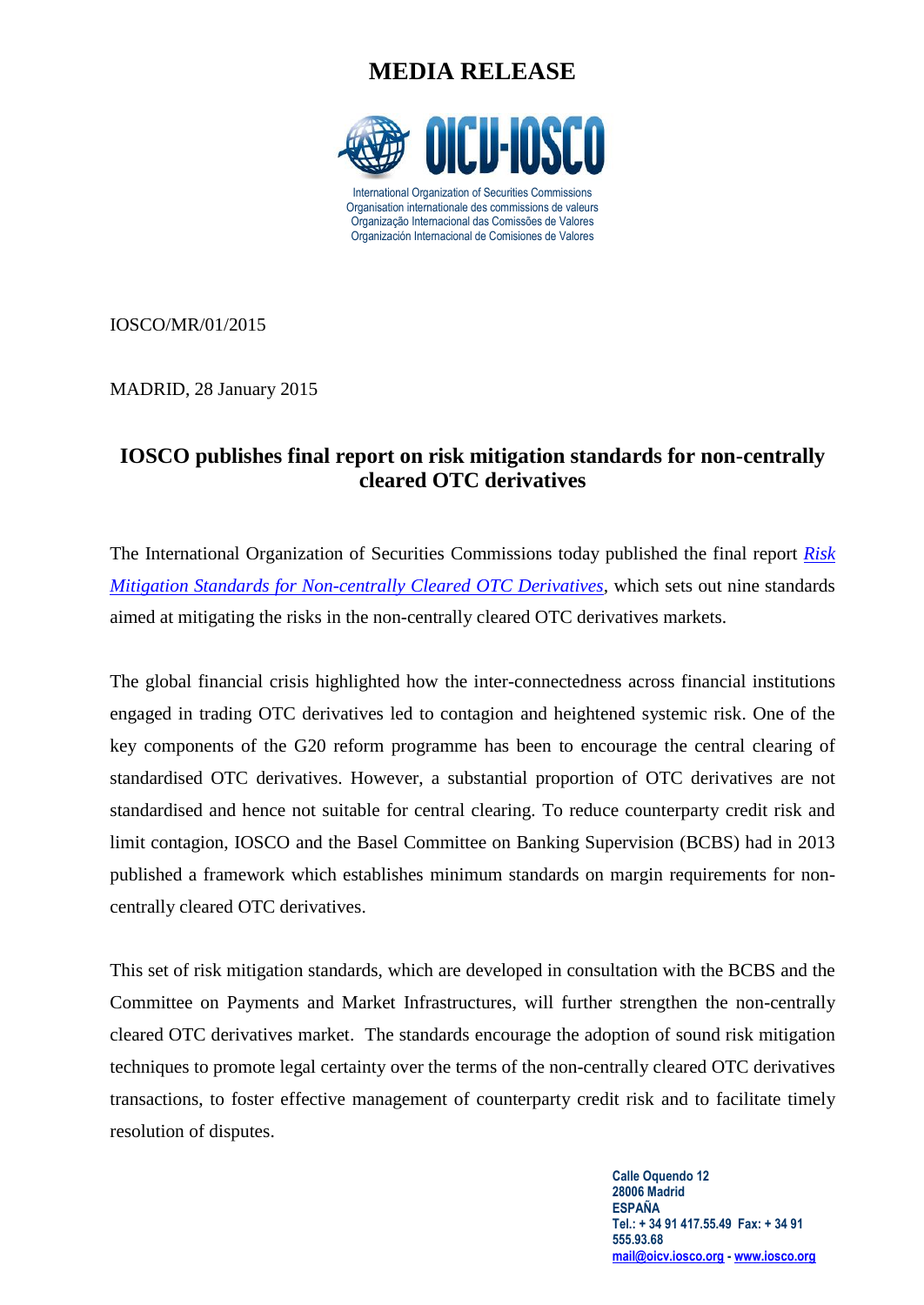# **MEDIA RELEASE**



The risk mitigation standards cover the following key areas:

- Trading relationship documentation and trade confirmation
- Process and/or methodology for determining valuation
- Portfolio reconciliation
- Portfolio compression
- Dispute resolution

IOSCO would like to thank all respondents who provided valuable comments on the consultation report issued in September 2014. These comments have been taken into account in the preparation of the final report.

Lee Boon Ngiap, Chair of the IOSCO Working Group on Risk Mitigation Standards for Noncentrally Cleared Derivatives, and Assistant Managing Director of the Monetary Authority of Singapore, said: "*The risk mitigation standards, along with the margin requirements, will help market participants better manage risks in transacting in non-centrally cleared OTC derivatives and improve the resilience of the non-centrally cleared OTC derivatives market.*"

The report's [comment letters](http://www.iosco.org/publications/?subsection=public_comment_letters&publicdocid=469) and [feedback statement](http://www.iosco.org/library/pubdocs/469/pdf/Feedback-Statement.pdf) also were published today.

#### **NOTES TO THE EDITORS**

- 1. IOSCO is the leading international policy forum for securities regulators and is recognized as the global standard setter for securities regulation. The organization's membership regulates more than 95% of the world's securities markets in more than 115 jurisdictions and it continues to expand.
- 2. The IOSCO Board is the governing and standard-setting body of the International Organization of Securities Commissions (IOSCO). The Board is made up of 34 securities regulators. Mr Greg Medcraft, chairman of the Australian Securities and Investments

**Calle Oquendo 12 28006 Madrid ESPAÑA Tel.: + 34 91 417.55.49 Fax: + 34 91 555.93.68 [mail@oicv.iosco.org](mailto:mail@oicv.iosco.org) - [www.iosco.org](http://www.iosco.org/)**